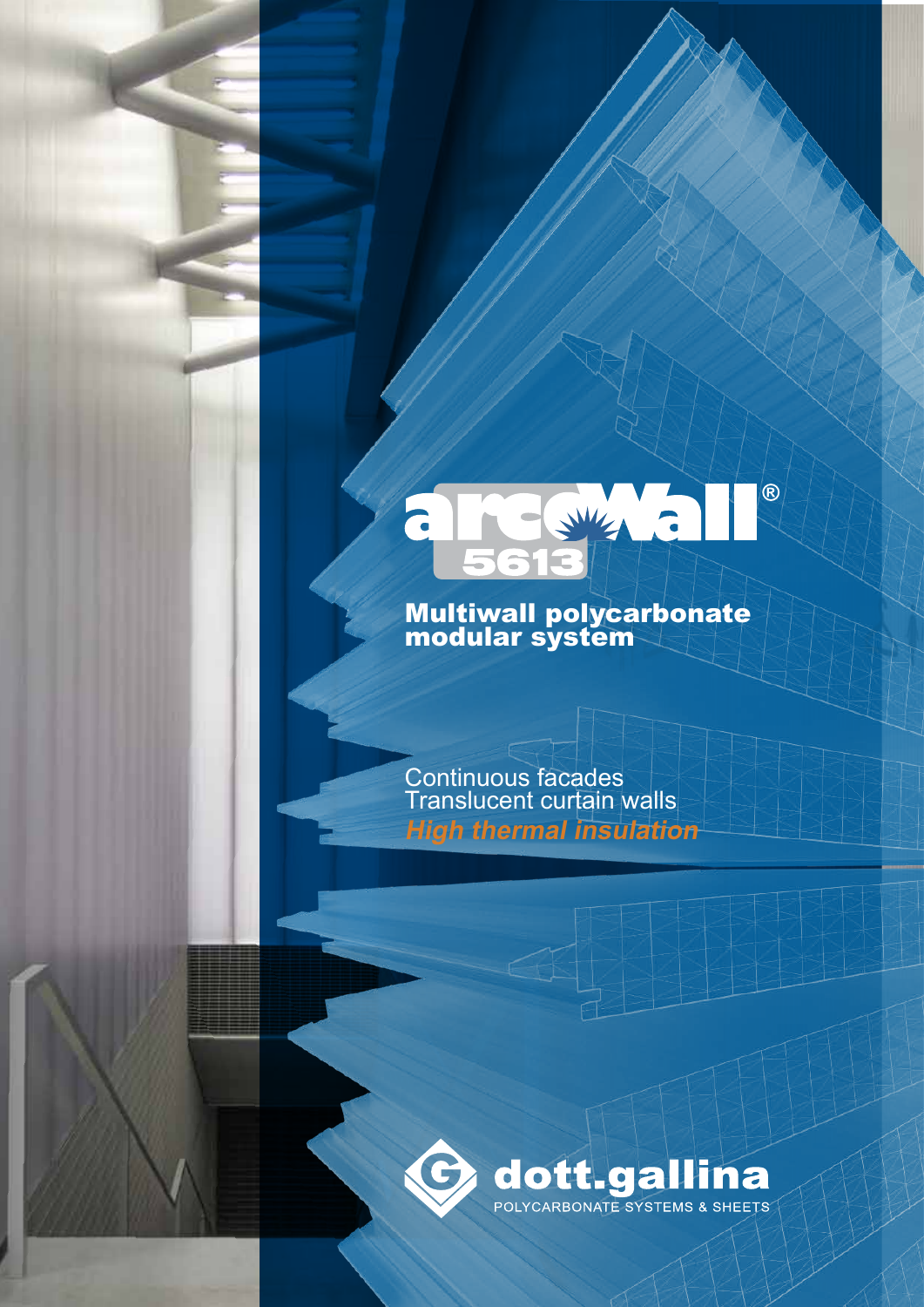



# Modular system of multiwall UV protected polycarbonate for vertical translucent walls

### PRODUCTION STANDARDS

| Thickness       | 60mm              |
|-----------------|-------------------|
| Structure       | 13 walls          |
| Modular width   | 500 <sub>mm</sub> |
| Standard colors | see page 11       |
| Special colors  | on demand         |
| Panel length    | no limit          |

# TECHNICAL FEATURES

| Thermal transmittance U            | 0.7 W/m <sup>2</sup> K            |
|------------------------------------|-----------------------------------|
| Acoustic insulation Rw (ISO 717-1) | $22 \text{ dB}$                   |
| Linear thermal expansion           | $0,065$ mm/m $°C$                 |
| Temperature range                  | $-40^{\circ}$ C +120 $^{\circ}$ C |
| UV rays protection                 | Coextrusion                       |
| Fire reaction EN 13501-1           | EuroClass B-s1,d0                 |

### SPECIAL TREATMENTS



### DESCRIPTION

arcoWall® 5613 is a modular system of coextruded 13 walls polycarbonate panels with a thickness of 60mm, and exclusive aluminum profiles for variable solutions that can be customized for the needs of any project.

The self-bearing translucent walls system, arcoWall® 5613, comes from the experience of over 50 years of our company. We are constantly engaged in exploring alternatives in the building market as well as the creation of unique and innovative systems.



## APPLICATIONS



High-performance continuous facades

Vertical windows

Translucent curtain walls

### **CERTIFICATIONS**

**IISSION CHARGÉE<br>RMULER<br>/IS TECHNIQUES** 

Document Technique d'Application n°2/16-1764 published in 05/06/2017

DIBt Ab Zulassung n°Z-10.1-662 published in 18/05/2016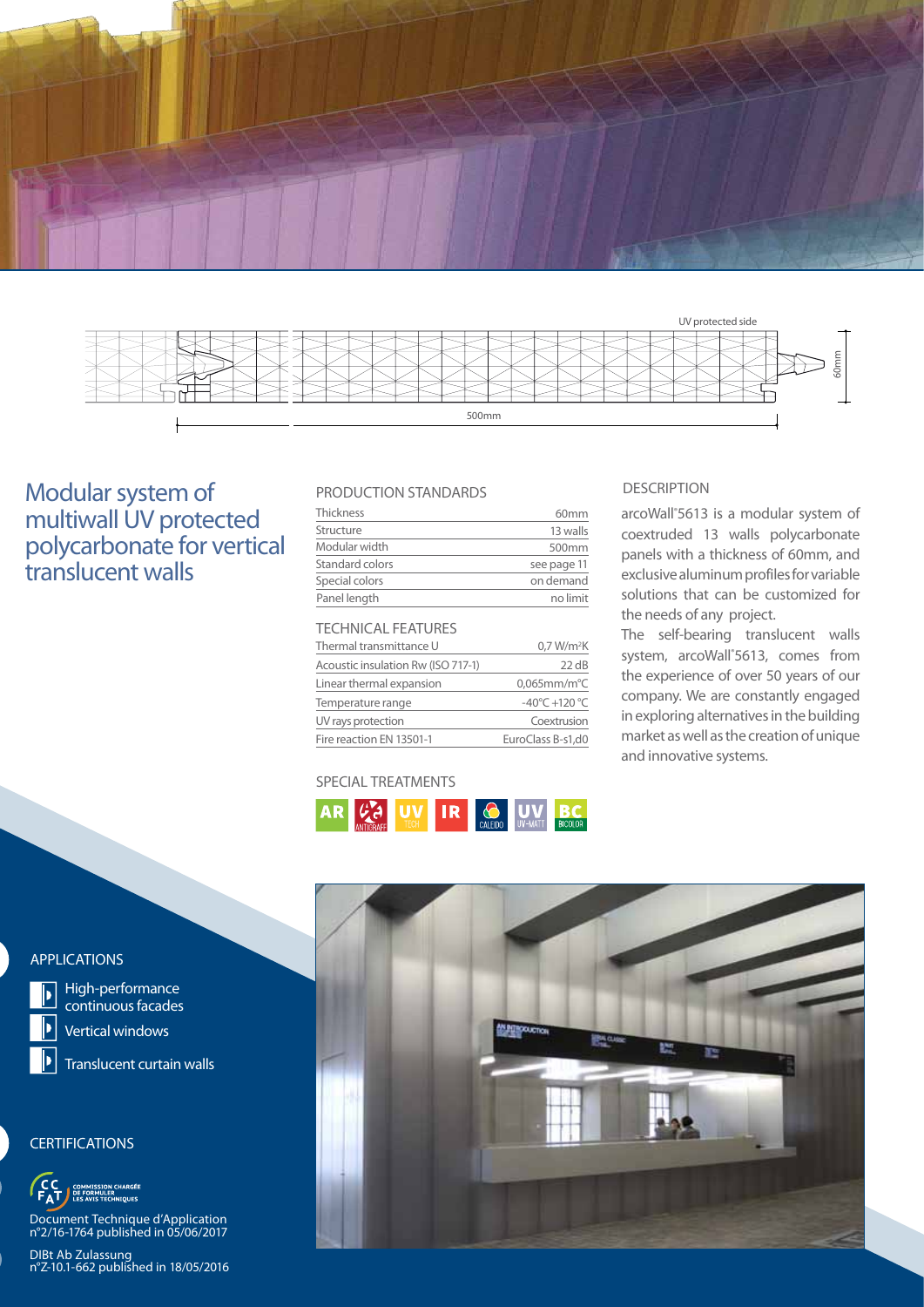# **APPLICATIONS** wall Systems | Opening Windows

#### ADVANTAGES

Easy and low-cost installation Thermal bridge interruption Can be applied to the openable systems

Light transmission High insulation coefficient High wind resistance Fire reaction EN 13501-1

EuroClass B-s1,d0

#### LOAD RESISTANCE





### WAI I SYSTEM

arcoWall® 5613 allows the realization of real "translucent walls" with high thermal and acoustic characteristics without width limits and without the need for secondary support structures for spans up to 3.5m in height. For installations exceeding 3.5m, a suitable section-breaker profile must be installed to which the arcoWall® 5613 panels can then be fixed. It is done using the specific brackets to give the system the necessary resistance to negative wind load and permit sliding due to thermal expansion.

Thanks to the multiwall structure of the modular panels, the aesthetic appearance, both in the presence of backlight and of grazing light, is extremely unique. The chromatic effects can be modulated endlessly in terms of coloring and of light transmission. The external and internal surfaces can be of different colors, which allows managing the light filter according to the needs of natural lighting.

The inner surface can be coextruded with an anti-reflective treatment, which is highly effective in reducing the unpleasant effects of artificial light reflections.



joining profiles with flat alignment Flat aligner for base





side detail COD.4800+4809 profile with straight flap



alu bracket cod.4715 For anchoring panels to intermediate structures

#### OPENABLE SYSTEM WITH THERMAL BREAK

There are available openable systems arcoWall® 5613 realized with innovative aluminum profiles with thermal break that allow creation of openable systems for indoor natural ventilation of curtain walls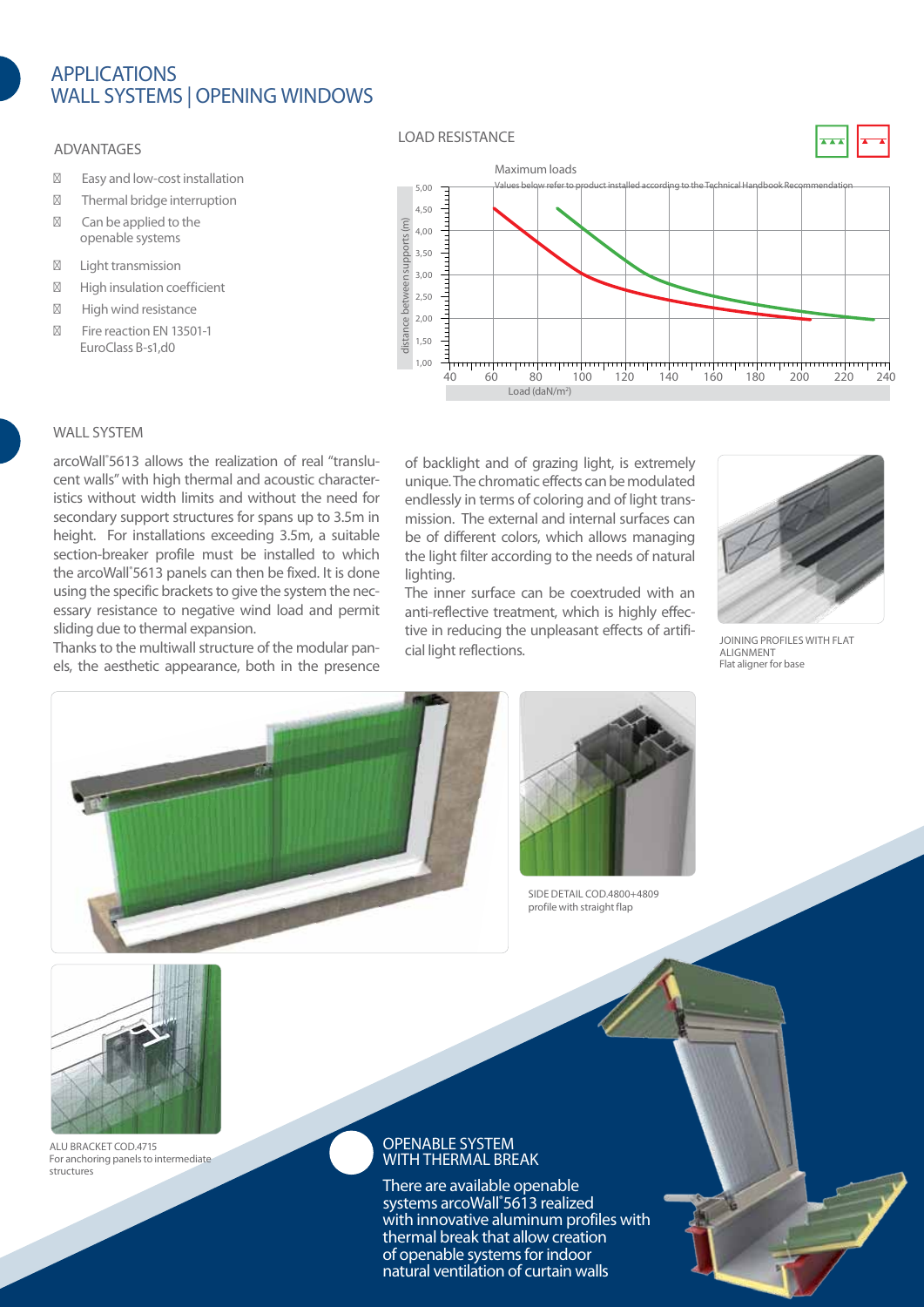# higher and higher special system for infinite vertical façade

With the aim to best meet the design-buliding requirements, we present the new series of profiles conceived specifically for achieving translucent facades with extra height, which could be impossible to realize before now. Thanks to the new aluminum profiles, our polycarbonate panels arcoWall® become the ideal solution for vertical applications with oversize heights... Furthermore do not forget the infinite possibilities offered by special treatments to customize the coloring or surface finish of panels, giving freedom to architectural creativity.



Upper profile for OVERSIZE EIGHTS





HorIZoNtAL joining profile



base/side profile

#### FACADE UP TO 16M HIGHT

Installing the special upper-profile in aluminium for oversize lenght complete with the upper plane flap (cod. 4802+4803), you can realize translucent vertical curtain-walls with a maximum height of up to 16 meters, placing full size panels of such a length without any horizontal interruptions

#### **FACADE W HIGHT LI**

The additional inclusion in the façade-paneling of the horizontal joining profile (cod. 4802+4803+4808+4805) allows to achive facades with infinite height.

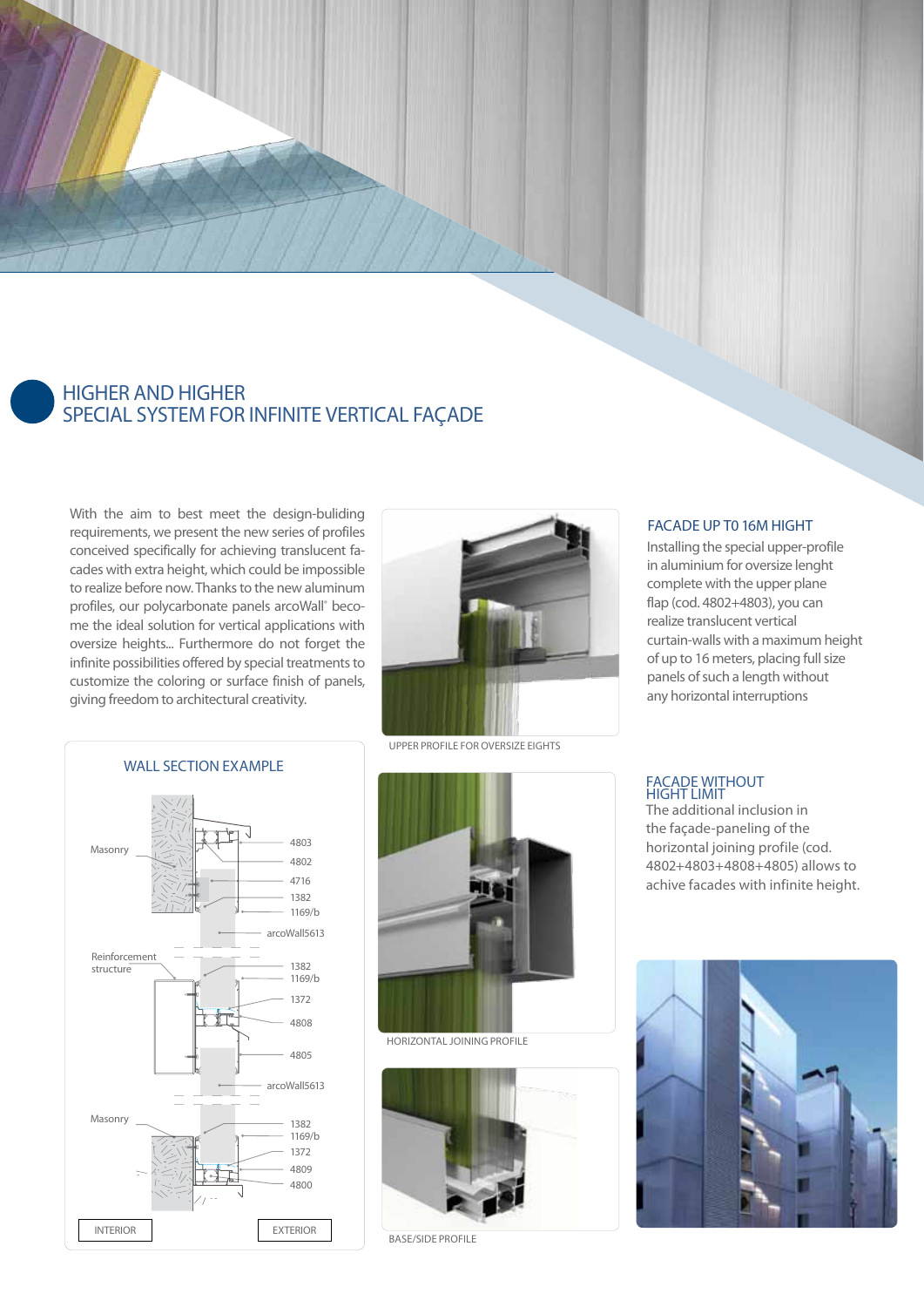# **ACCESSORIES**

#### **METAL PROFILES**



4800+4809 ALU base/upper/ side profile with thermal break for th.60mm panel with straight flap







**HEIGHTS** 



4805+4808 Horizontal TB joining profile for OVERSIZE HEIGHTS for panel th.60mm with base straight flap with drip sill

The air cells of the polycarbonate panels must be sealed using vented aluminum tape. This permits correct ventilation and prevents soiling on the inside of the panels. In order to ensure maximum thermal insulation and respect for the Window-to-Wall Ratio (WWR), there are available openable systems arcoWall® 5613 realized with innovative aluminum profiles with thermal break.

Thanks to the modularity of frame profiles 4800/4832/4846, it is possible to choose both the shape and the color of the front flap. While

maintaining the same functionality, all 3 versions can be provided with curved or straight silhouette, depending on the design needs. In addition to standard anodized surfacefinish, the profiles can be painted with any shade. Moreover an additional feature allows to diversify the color between the indoor and outdoor side by giving two different nuances for base profile (visible in indoor environments) and for flap (exposed to the outside).



different types of flaps Curved and straight flaps



different colors of profiles Diversify the color between inner / outer side



#### 4800

ALU base/upper/side profile with thermal break



straight flap

Base straight flap with drip sill 4831 (+4800)



4801 (+4800) Upper curved flap with drip sill



4807 (+4800)



4802+4803 Upper snap profile TB for OVERSIZE HEIGHTS



4805+4808 Horizontal TB joining profile for OVERSIZE HEIGHTS



4715/120 4715/60 Alu bracket length 60/120mm

4716 (+4802) Alu bracket length 45mm



1372 Internal PE base dripping eave





Flat aligner for base TB profiles

1382 Snap-fitted rear seal

1384 Sled-scroll rear seal





Taping surcharge

4951